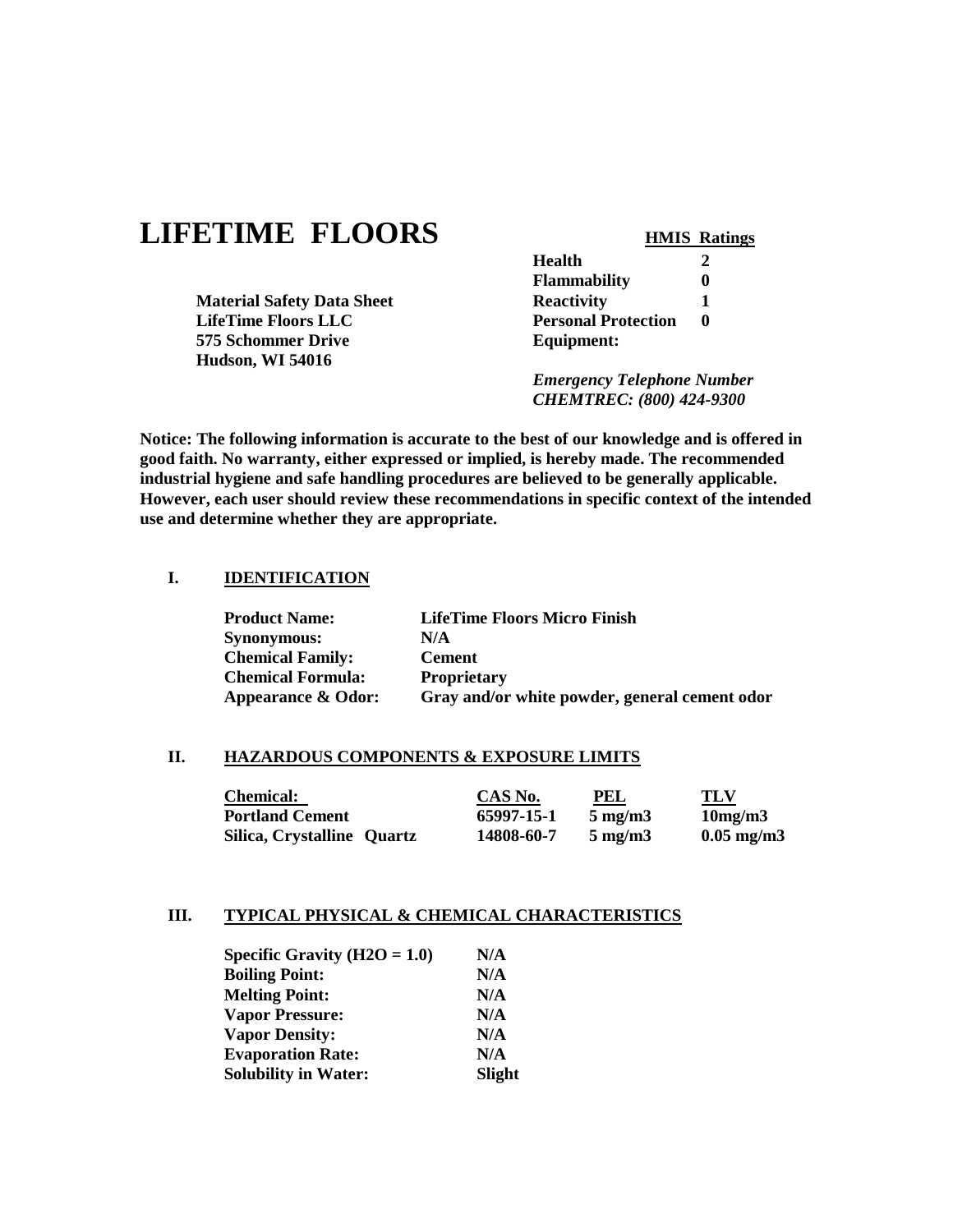# **IV. FIRE EXPLOSION & REACTIVITY DATA**

| <b>Flash Point:</b>                              | Not combustible                                                                                                                                                                                                                 |
|--------------------------------------------------|---------------------------------------------------------------------------------------------------------------------------------------------------------------------------------------------------------------------------------|
| <b>Flammable Limits:</b>                         | Not combustible                                                                                                                                                                                                                 |
| <b>Firefighting Media:</b>                       | Water fog, carbon dioxide (CO2)                                                                                                                                                                                                 |
| <b>Special Firefighting</b><br><b>Procedure:</b> | As with any fire, wear self-contained breathing<br>apparatus pressure-demand and full protective gear.                                                                                                                          |
| <b>Unusual Fire Hazard:</b>                      | This product is alkaline and releases considerable<br>heat on contact with small amounts of water. Avoid<br>contact between resulting hot alkaline paste and<br>metallic aluminum. Such contact could generate<br>hydrogen gas. |
| <b>Reactivity:</b>                               | Stable under recommended storage conditions.                                                                                                                                                                                    |
| <b>Incompatibilities:</b>                        | Strong acids, strong bases, and strong oxidizing<br>agents.                                                                                                                                                                     |
| <b>Decomposition or</b><br><b>Byproducts:</b>    | No data available.                                                                                                                                                                                                              |
| <b>Hazardous</b><br><b>Polymerization:</b>       | Will not occur under normal conditions.                                                                                                                                                                                         |

# **V. HEALTH HAZARD DATA**

| <b>Inhalation:</b>      | May cause irritation to respiratory tract.                                                                                                                                         |
|-------------------------|------------------------------------------------------------------------------------------------------------------------------------------------------------------------------------|
| <b>Skin Contact:</b>    | In contact with moisture, can cause irritation or<br>alkali burns.                                                                                                                 |
| <b>Eye Contact:</b>     | Can cause severe irritation, redness, tearing, and<br>blurred vision. Prolonged or repeated contact can<br>cause burns and possibly corneal injury.                                |
| <b>Ingestion:</b>       | May cause irritation to digestive tract.                                                                                                                                           |
| <b>Health Hazards:</b>  | Overexposure to wet cement may cause alkaline<br>burns and dry skin. Free silica dust may cause<br>delayed lung injury.                                                            |
| <b>Carcinogenicity:</b> | Silica is listed with IARC as a Class 2 carcinogen.<br>Contains crystalline silica, which may cause lung<br>damage or cancer. Risk depends upon duration and<br>level of exposure. |

# **Emergency and First Aid Procedures:**